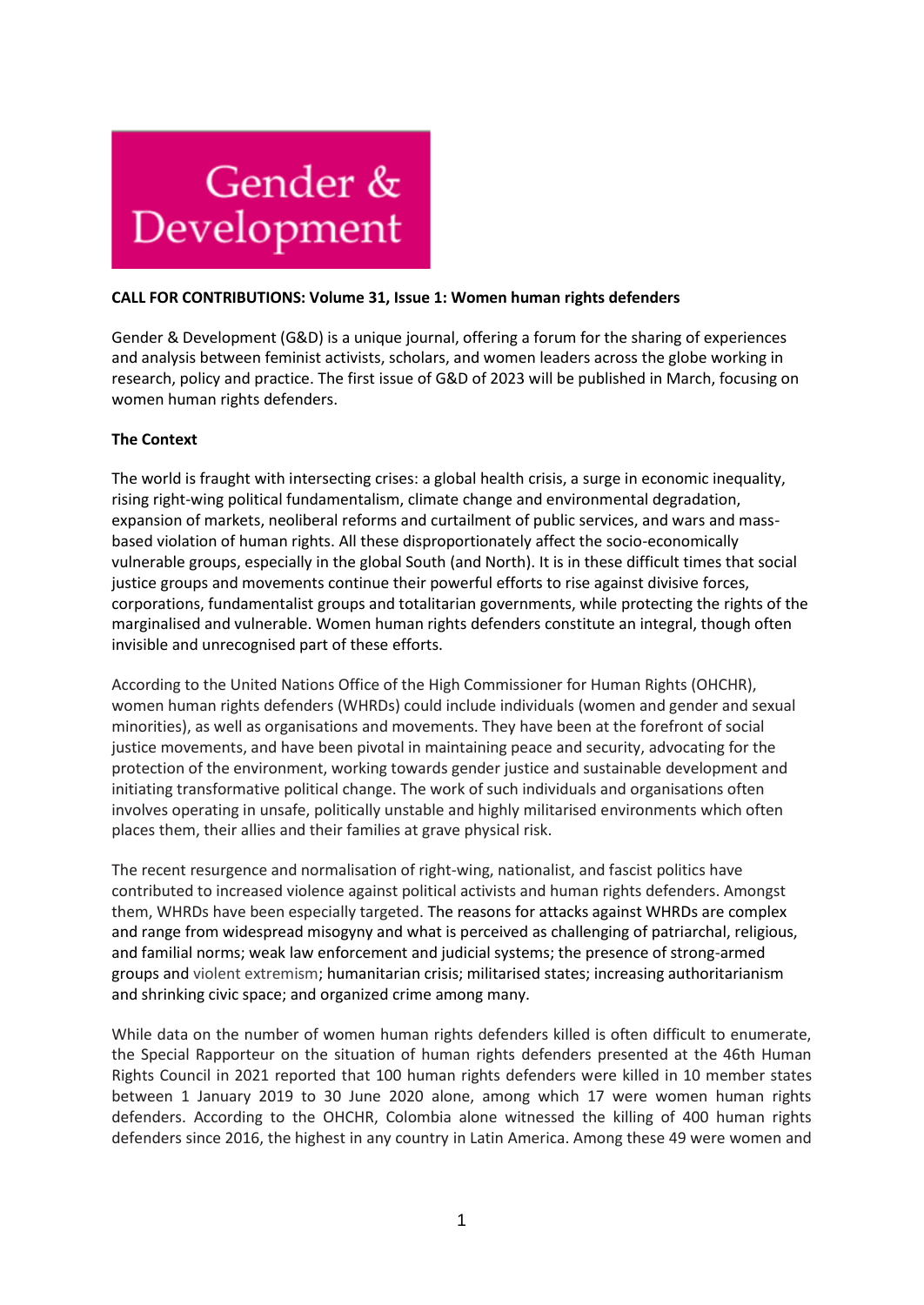69 were indigenous leaders<sup>1</sup>. Other countries like Afghanistan have also witnessed a crushing of political dissent, particularly in the form of silencing of voices of WHRDs. A Human Rights Watch press report<sup>2</sup> reported the unlawful arrests and abductions of WHRDs by Taliban forces which the latter has denied. Democratic Republic of Congo, a country marked by two decades of armed political conflict has witnessed over 7000 cases of human rights abuse, including sexual violence and assault, in 2020 alone according to the United Nations Joint Human Rights Office<sup>3</sup>. In Pakistan, four women journalists and bloggers were killed in 2019<sup>4</sup>. Many women human rights activists in the eastern and north eastern parts of India have faced harassment, incarceration and custodial torture due to an increase in military, police and para-military presence, as well as the long-standing insurgency<sup>56</sup>. WHRDs in strict political regimes like China and military regimes like Myanmar also face heavy reprisals, intimidation, censorship, restrictions in mobility and fear or harassment or arrests<sup>78</sup>.

Women journalists around the world are also subjected to arbitrary arrests, legal harassment, physical and sexual harassment, online violence, threats and intimidation. The Coalition for Women in Journalism has reported the murder of 11 women journalists in 2022, 64 imprisonments and 23 major organised troll campaigns against women journalist<sup>9</sup>. WHRDs who are forced to leave their countries, continue to face trans-national repression, risk to their lives and intimidation of their families in increasingly brazen attempts by the governments to stifle dissent. In July 2021, Iranian agents conspired to kidnap a women's rights activist Masih Alnejad from her home in Brooklyn<sup>10</sup>. These audacious acts of transnational repression, in which governments reach across national borders to silence opposition among diaspora and exile communities, demonstrate a dangerous disregard for international law, democratic norms, and state sovereignty.

<sup>1</sup> Human Rights Watch (2021, 10 February). "Left undefended: Killings of rights defenders in Colombia's remote communities" [https://www.hrw.org/report/2021/02/10/left-undefended/killings-rights-defenders](https://www.hrw.org/report/2021/02/10/left-undefended/killings-rights-defenders-colombias-remote-communities)[colombias-remote-communities](https://www.hrw.org/report/2021/02/10/left-undefended/killings-rights-defenders-colombias-remote-communities) (accessed on 18 May 2022)

<sup>2</sup> Gossman, P (2022, 24 January). "Afghan Women's Rights Activists Forcibly Disappeared". *Human Rights Watch.* <https://www.hrw.org/news/2022/01/24/afghan-womens-rights-activists-forcibly-disappeared> (accessed on 18 May 2022)

<sup>&</sup>lt;sup>3</sup> Protection International (n.d). "Democratic Republic of the Congo - The Dire Working Environment for Women Human Rights Defenders,"https://www.protectioninternational.org/en/news/dr-congo-dire-workingenvironment-women-human-rights-defenders (accessed on 18 May 2022)

<sup>&</sup>lt;sup>4</sup> Chaudhry, DR (2020, 9 September). "UN expresses concern over treatment of scribes and human rights defenders in Pakistan". https://economictimes.indiatimes.com/news/international/world-news/un-expressesconcern-over treatment-of-scribes-and-human-rights-defenders-in-

pakistan/articleshow/78009678.cms?from=mdr (accessed on 18 May 2022)

<sup>5</sup> People's Union of Civil Liberties: Chhattisgarh Mahila Adhikar Manch (2021, 13 March). *Economic and Political Weekly.* [https://www.epw.in/journal/2021/11/letters/harassment-and-arrest-human-rights](https://www.epw.in/journal/2021/11/letters/harassment-and-arrest-human-rights-defenders.html)[defenders.html](https://www.epw.in/journal/2021/11/letters/harassment-and-arrest-human-rights-defenders.html) and Kumar,S (2022, 9 March). (accessed on 18 May 2022)

<sup>&</sup>lt;sup>6</sup> "Soni Sori and Bela Bhatia: Human Rights Crusaders for Tribals and Women in Conflict-ridden Bastar". *Newsclick.* [https://www.newsclick.in/soni-sori-bela-bhatia-human-rights-crusaders-tribals-women](https://www.newsclick.in/soni-sori-bela-bhatia-human-rights-crusaders-tribals-women-conflict-ridden-bastar)[conflict-ridden-bastar.](https://www.newsclick.in/soni-sori-bela-bhatia-human-rights-crusaders-tribals-women-conflict-ridden-bastar) Accessed on 17 May 2022(accessed on 18 May 2022)

<sup>&</sup>lt;sup>7</sup> Frontline Defenders (2020, 3 November) 40 years after ratifying CEDAW, women human rights defenders in China still face reprisals. [https://www.frontlinedefenders.org/en/statement-report/40-years-after-ratifying](https://www.frontlinedefenders.org/en/statement-report/40-years-after-ratifying-cedaw-women-human-rights-defenders-china-still-face)[cedaw-women-human-rights-defenders-china-still-face](https://www.frontlinedefenders.org/en/statement-report/40-years-after-ratifying-cedaw-women-human-rights-defenders-china-still-face) (accessed on 18 May 2022)

<sup>8</sup> OHCHR (2021, 19 July). "Myanmar: Human rights defenders under siege, say UN experts". [https://www.ohchr.org/en/press-releases/2021/07/myanmar-human-rights-defenders-under-siege-say-un](https://www.ohchr.org/en/press-releases/2021/07/myanmar-human-rights-defenders-under-siege-say-un-experts)[experts](https://www.ohchr.org/en/press-releases/2021/07/myanmar-human-rights-defenders-under-siege-say-un-experts) (accessed on 18 May 2022)

<sup>9</sup> Coalition For Women in Journalism: Press Freedom tracker 2022.<https://www.womeninjournalism.org/> (last accessed 6 June 2022)

<sup>&</sup>lt;sup>10</sup> Pannett, R (2021, 14 July). "Iranian intelligence agents plotted brazen abduction of Brooklyn dissident journalist, US prosecutors say". *The Washington Post.* [Masih Alinejad: Iranian intelligence agents plotted to](https://www.washingtonpost.com/world/2021/07/14/iran-journalist-kidnapping-alinejad/)  [kidnap dissident journalist in Brooklyn, U.S. prosecutors say -](https://www.washingtonpost.com/world/2021/07/14/iran-journalist-kidnapping-alinejad/) The Washington Post (last accessed 6 June 2022)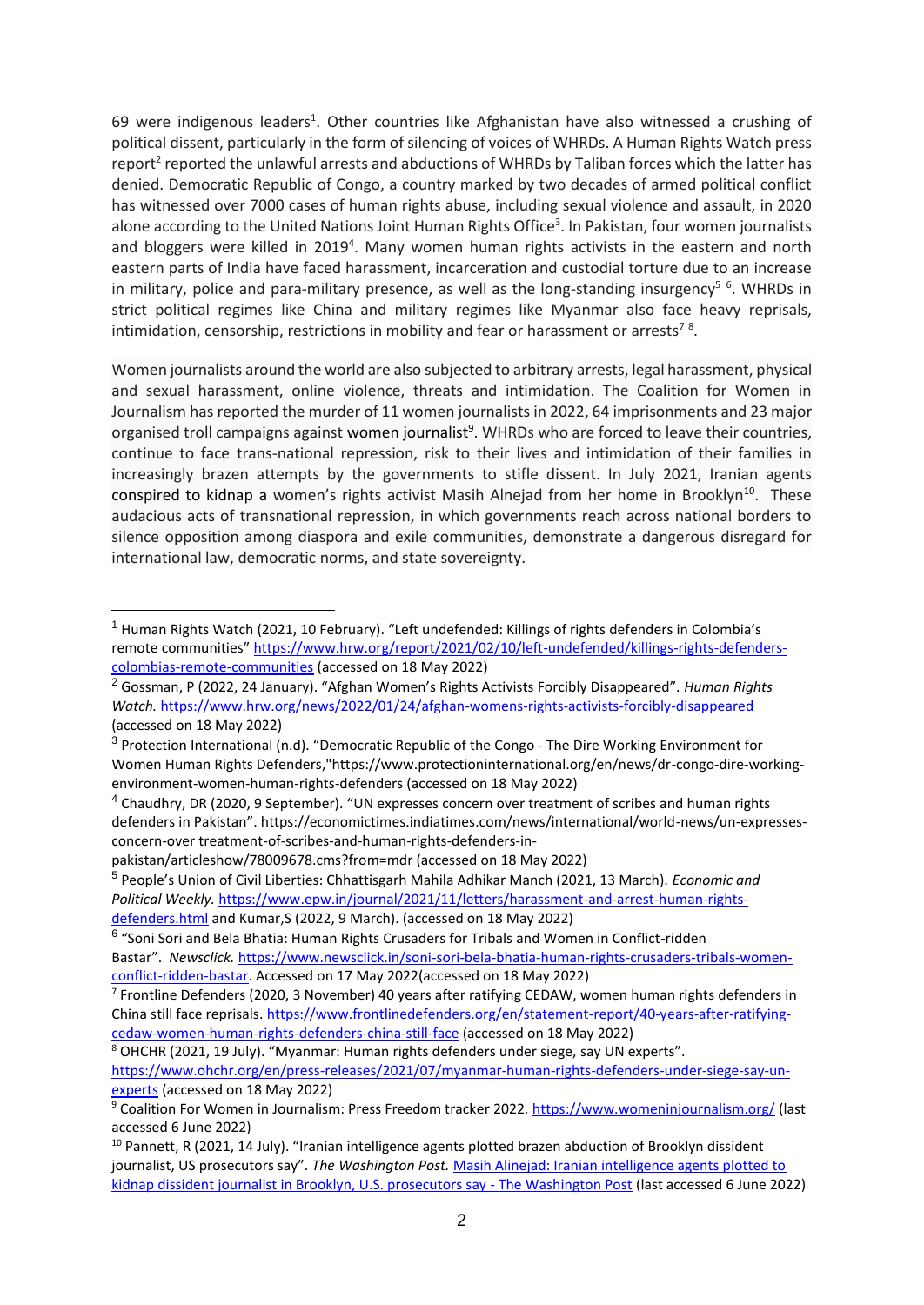The significant contribution of WHRDs towards mobilising progressive social and political change is increasingly being recognised. According to a 2015 Global Study<sup>11</sup> on the Implementation of the United National Security Council Resolution 1325 (adopted in 2000) by UNWOMEN titled *Preventing Conflict, Transforming Justice, Securing the Peace: A Global Study on the Implementation of United Nations Security Council resolution 1325*, there is increasing evidence that shows that women's participation contributes positively towards the conclusion of peace talks and the implementation and durability of peace agreements. However, there remains resistance to meaningful involvement of women as peace brokers, negotiators, mediators and signatories. Where there is participation, there is risk of tokenism and peripheralisation of women due to prevailing socio-cultural norms and lack of political will on the part of the state.

In 2021 a coalition of international human rights organisations across the global South brought together 45 human rights defenders from Mexico, Guatemala, El Salvador, Nicaragua, Honduras, Colombia, Chile, Ecuador, Palestine, Myanmar, Indonesia, Philippines and Cambodia on a virtual platform, to share their work and vision, and collectively demand that the international community recognise and respect their contribution in 'preserving humanity and the environment' and protect their rights.'<sup>12</sup>

Given the tremendous contribution of WHRDs in advancing the social, political and cultural rights of women and marginalised groups, the states and the international community must ensure their protection, report and investigate crimes against them, and create an enabling environment that is characterised by recognition of their work, strong democratic local institutions and support to women's coalitions, alliances and movement building efforts.

# **Call for contributions**

For this issue of *Gender and Development* we will examine the role of women human rights defenders, their commitments towards advancing and protecting humans rights and freedoms; the factors that lead to them being threatened, persecuted and/or killed; their strategies of resistance and assertion; their collective efforts towards building social and political stability in fragile contexts and in leading cultural, political and social transformation; and steps that the national governments and the international institutions need to take to recognise and support their work and provide protection to them, their families and their networks.

This issue also hopes to further build on *Gender and Development's* July and November 2021 double issue titled *Feminist Protests and Politics in a World in Crisis* which aimed to generate learning around building sustainable, equitable and inclusive movements steered by transformative feminist leadership in a context marked by political crisis, fundamentalism and intolerance.

The key themes and related questions that March 2023 issue wants to address are:

<sup>&</sup>lt;sup>11</sup> UN Women (2015) "Preventing conflict transforming justice securing the peace: A global study on the implementation of United Nations Security Coucil resolution 1325" [https://wps.unwomen.org/pdf/en/GlobalStudy\\_EN\\_Web.pdf](https://wps.unwomen.org/pdf/en/GlobalStudy_EN_Web.pdf)

<sup>&</sup>lt;sup>12</sup>International Service for Human Rights (2021, 25 October), "Women human rights defenders protect our communities and the environment. Do you have their backs?" [https://ishr.ch/latest-updates/women-human](https://ishr.ch/latest-updates/women-human-rights-defenders-protect-our-communities-and-the-environment-do-you-have-their-backs/)[rights-defenders-protect-our-communities-and-the-environment-do-you-have-their-backs/](https://ishr.ch/latest-updates/women-human-rights-defenders-protect-our-communities-and-the-environment-do-you-have-their-backs/) accessed on 18 May 2022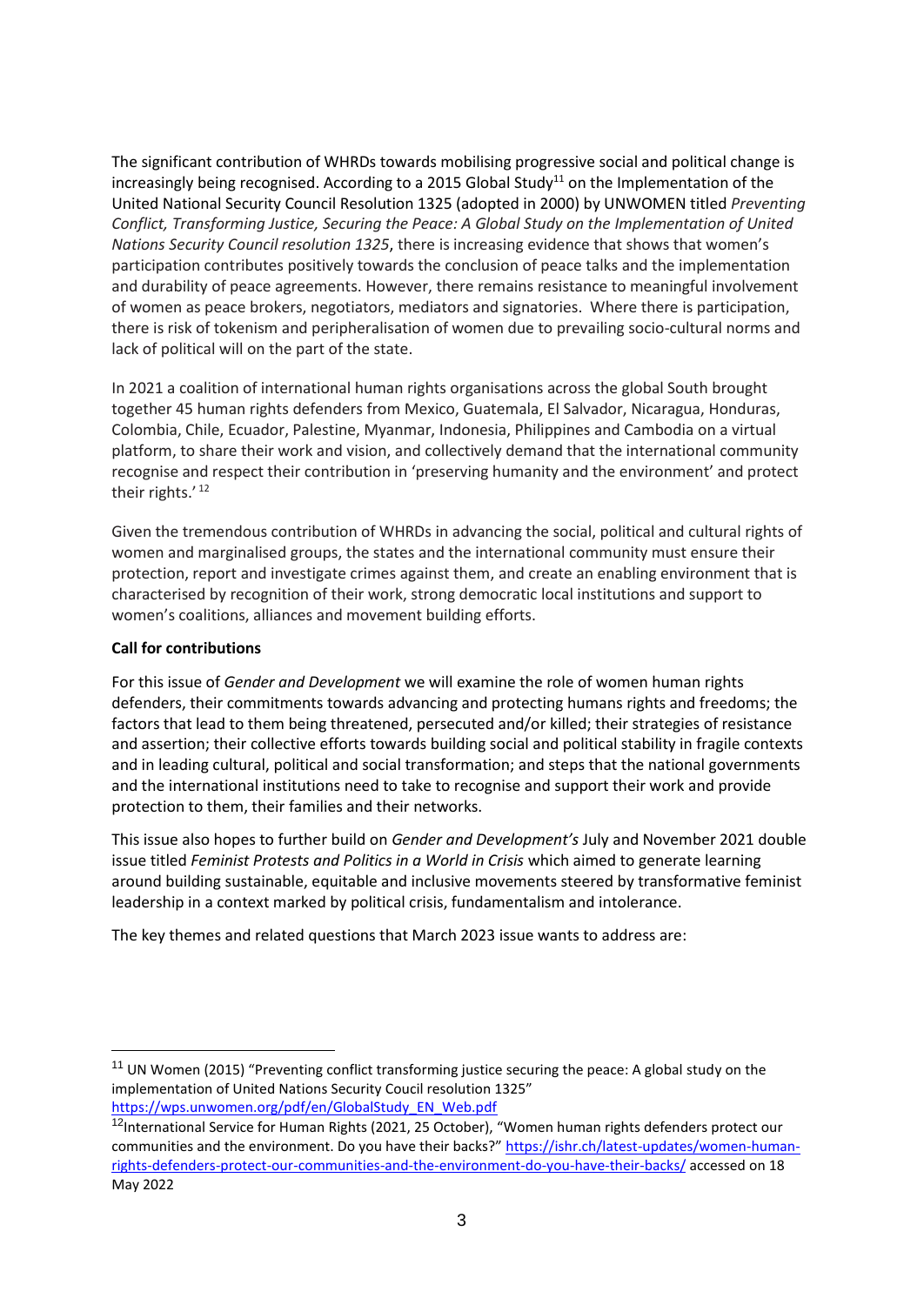# **Key themes and questions:**

- What is the role of human rights defenders in maintaining peace and democratic freedoms, preserving local cultures, identities and livelihoods, challenging gender and climate injustice, and envisioning a better future for their communities?
- What political and individual/collective strategies do they use to do their work?
	- How are they participating in groups, movements and political processes?
	- How are WHRDS placed among wider women's rights and social justice movements and what strategies are being used to build and bridge regional and global networks?
	- What challenges/tensions WHRDs face within the social justice movements? What strategies do WHRDs use to create and guard feminist spaces within the social justice movements?
	- How are gender justice movements, cross-issue coalitions, and alliances helping strengthen, link, and support human rights and social justice across geographies
	- What tensions if any are there how are these managed?
	- What is the role of digital technologies, particularly social media in these processes?
- What kinds of violence do WHRDs experience by the state and non-state groups and what are the implications of this violence on WHRDs and other vulnerable groups such as women belonging to indigenous communities, black women, members of minority communities like Muslims, Dalit and Adivasi women, BIPOC, and LGBTQI groups?
	- Violence such as physical and sexual violence, threats, intimidation, abductions, and enforced disappearances, prosecutions, surveillance, arbitrary detention and imprisonment, custodial torture, deaths
	- Implications of such violence like denial of access to critical political processes, vital resources, and technologies, disruption in girls' education, restrictions in mobility and pursuing of livelihoods, online harassment, intimidation of families, etc.
- What kind of laws and regulations are used by the state authorities to persecute WHRDs?
- How is this violence gendered? How are the experiences of violence different from men HRDs?
- How does this violence affect the work and lives of WHRDs as well as their collective networks/movements?
- How are the increasingly shrinking civic spaces, curbs on freedom of expression and peaceful assembly affecting WHRDs?
- What are the reasons (political, social, economic, historical) for rising violence against human rights defenders, especially WHRDs?
	- What is the role of neo-colonialism, neoliberalism, geopolitics (political and military interests of powerful northern countries and groups within the south, extractive industries, trade agreements, foreign aid, development models etc), and now the global health crisis; in shaping local conflicts in countries, especially in the global South, and how do these affect WHRDs and their work?
	- Any link between the increasing violence against WHRDs, and the increasing authoritarianism and decreasing democratisation? How do civil-military relationships and local war economy affect increasing violence against WHRDs?
- What are the various strategies that WHRDs are using at the global, regional, national, and local levels, to sharpen their resistance against violence and discrimination, and strengthen their presence in the face of backlash?
	- Political and collective mechanisms that women deploy to fight against violence, discrimination, intimidation, and incarceration.
	- How are digital technologies as well as other technologies being used in mobilising women human rights defenders against violence and abuse?
	- How do these strategies reflect the position/identities of different groups of HRDs?